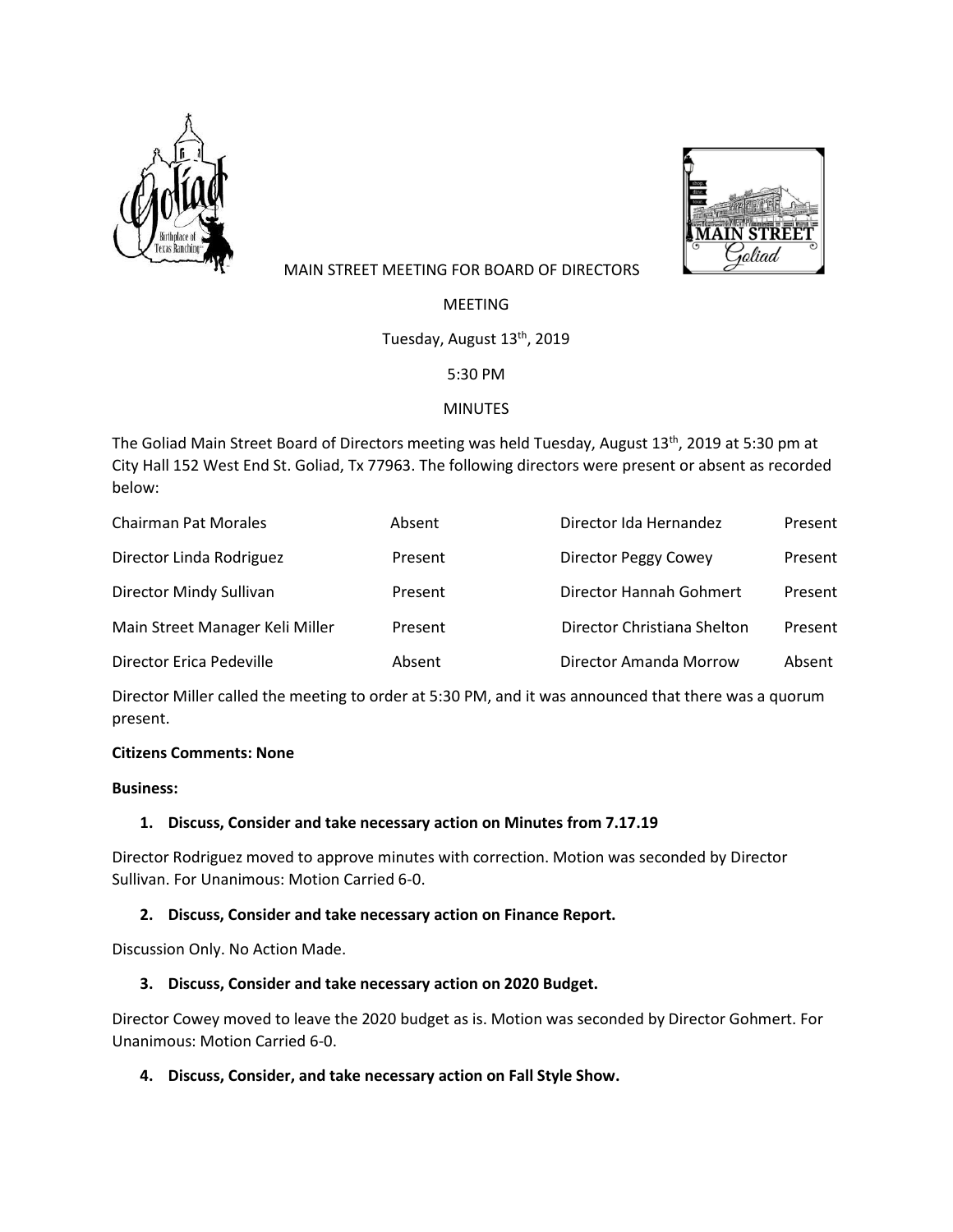## Discussion:

Purchase decorative folding fans for attendees, and \$20 gift cards to participating boutiques and restaurants.

#### **5. Discuss, Consider and take necessary action on Scare on the Square.**

Director Rodriguez moved to reserve a aerialist, jumping mummy and fire dancer for entertainment. We will invite: Taste of Texas Catering, Gordita Truck, Sweet Dreamz Bakery, Fire It Up BBQ and Dads Place for food court. Motion was seconded by Director Sullivan. For Unanimous: Motion Carried 6-0.

#### **6. Discuss, Consider and take necessary action on Utility Vehicle for watering.**

Director Cowey moved to set the budget at \$4,000.00 for the utility vehicle. Motion was seconded by Director Hernandez. For Unanimous: Motion Carried 6-0.

#### **7. Discuss, Consider and take necessary action on visitors guide brochures.**

Director Rodriguez moved to approve 2000 copies for \$199.00 at Sign Works. Add the Goliad County Fair and Cinco de Mayo. Motion was seconded by Director Cowey. For Unanimous. Motion Carried 6-0.

#### **8. Discuss, Consider and take necessary action on Grants.**

• GVEC Grant: Main Street Lights

Director Rodriguez moved to request \$14,816.00 for the 20 downtown light fixtures. Motion was seconded by Director Gohmert. For Unanimous. Motion Carried 6-0.

• Anice Read Grant: Street Signage

Director Gohmert moved to approve the Historic District Street Signage for the Anice Read Grant. Motion was seconded by Director Hernandez. For Unanimous: Motion Carried 6-0.

## **9. Discuss, Consider and take necessary action on Radio Ad.**

Director Rodriguez moved to approve using the \$500 radio ad gift certificate on promoting downtown shopping and dining. Motion was seconded by Director Shelton. For Unanimous: Motion Carried 6-0.

#### **Upcoming Meeting Agenda Items:**

\_\_\_\_\_\_\_\_\_\_\_\_\_\_\_\_\_\_\_\_\_\_\_\_\_\_\_\_\_\_\_\_\_\_\_\_\_

\_\_\_\_\_\_\_\_\_\_\_\_\_\_\_\_\_\_\_\_\_\_\_\_\_\_\_\_\_\_\_\_\_\_\_\_\_

Minutes, Budget, Election, Speakers, Evaluation on Director

#### **ADJOUNRNMENT**

There being no further business to come before the body Director Rodriguez moved for adjournment at 6:30 pm. The motion was seconded by Director Sullivan. For Unanimous: Motion Carried 6-0.

Chairman, Pat Morales

Attest:

Keli Miller, Main Street Manager